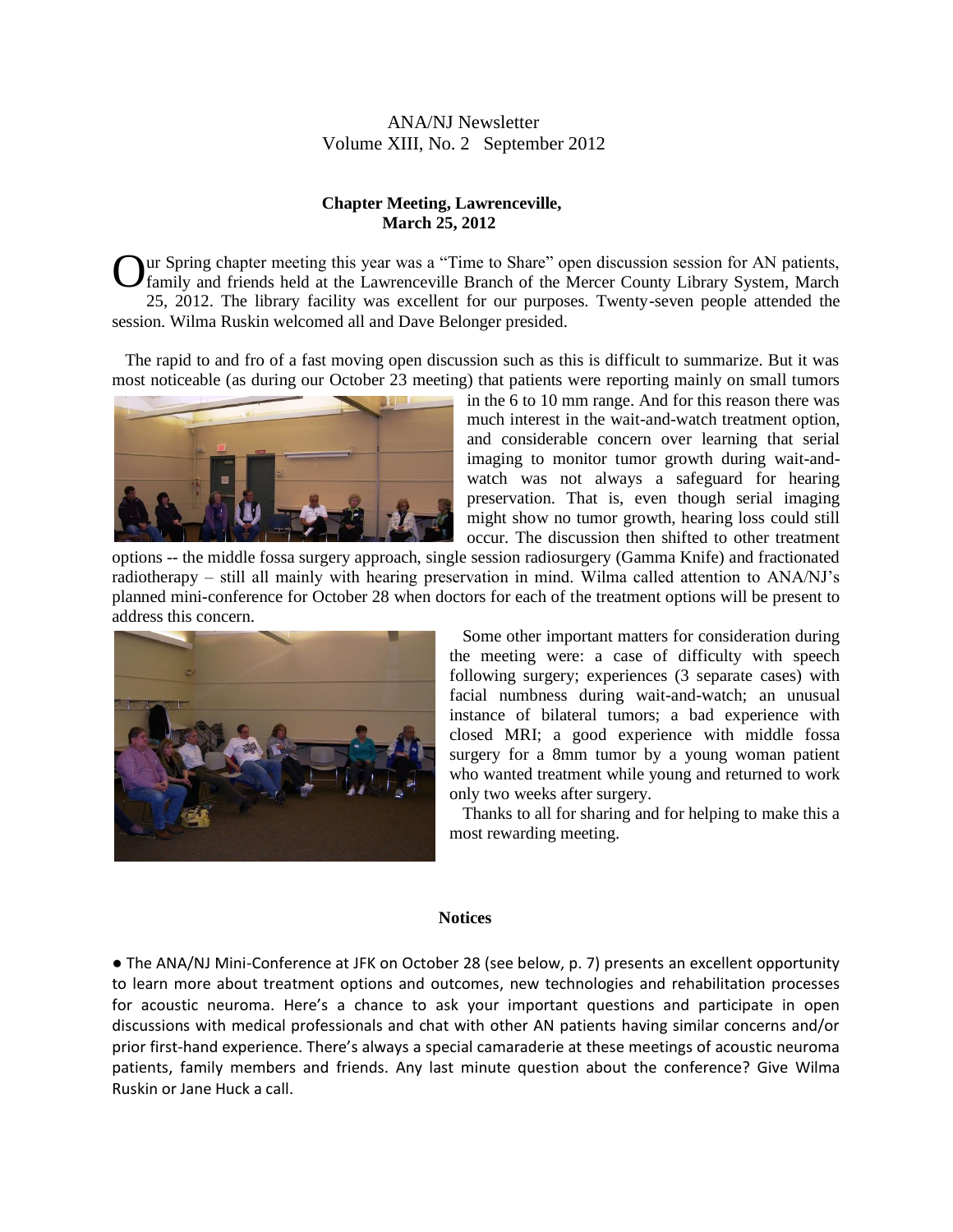● Among the several booklets published by the Acoustic Neuroma Association is *Improving Balance Following Treatment for Acoustic Neuroma* (2004), 12pp. A free copy is available by contacting the national office at 770-205-8211 or email localgroups@anausa.org.

● Speaking on "What's New in Research" at the June 2011 ANA Symposium in Cincinnati, Dr. Andrew Parsa (UCSF) presented an explanation for why some wait-and-watch patients have experienced hearing loss in spite of no tumor growth showing up during serial imaging by MRI. Perhaps, said Dr. Parsa, small tumors close to the cochlear nerve may have developed undetected micro-hemorrhages with scarring that compress and compromise the cochlear nerve. Special MRI studies are under way at UCSF to investigate this hypothesis.

●*The Healthcare Blue Book* is an online "Free Guide to Fair Healthcare Pricing." [\(www.healthcarebluebook.com\)](http://www.healthcarebluebook.com/) The website search engine provides information for hospital, clinic and doctor charges for specific medications and procedures.

● The development of bone anchored hearing systems continues. AN patients interested in investigating implantable systems online can compare Oticon Medical's "Ponto Pro" system, reviewed at [www.oticonmedical.com](http://www.oticonmedical.com/), and Cochlear's "Baha 3" system, reviewed at [www.cochlearamericas.com.](http://www.cochlearamericas.com/)

## **"Choosing Wisely"**

"Choosing Wisely" is the name of the current national campaign by medical organizations in the U.S. aimed at encouraging physicians to cut back on ordering unnecessary tests and procedures that don't benefit patients and in some cases may actually be harmful to them. The initiative traces back to an article in *The New England Journal of Medicine* (vol. 362, Jan 2010) entitled "Medicine's Ethical Responsibility for Health Care Reform – The Top Five List," by Dr. Howard Brody. Dr. Brody, a medical ethicist, challenged medical specialty societies to identify diagnostic tests or treatments "that have been shown by the currently available evidence not to provide any meaningful benefit to at least some major categories of patients for whom they are commonly ordered." Thus far, nine medical specialty societies, including the American College of Physicians, the American College of Cardiology, and the American Academy of Family Physicians, have each developed 'Top 5' lists of overused tests and treatments.<sup>1</sup> Two societies that plan to publish their lists later in 2012 are the Society of Nuclear Medicine and the American Academy of Otolaryngology – Head  $\&$  Neck Surgery. Much quoted in news releases about the campaign is a Congressional Budget Office advisory that as much as 30% of health care provided by the U.S. is squandered on unnecessary tests, procedures, hospital stays and other services. Dr. Glen Stream, president of the American Academy of Family Physicians, states: "[Our] 'Top 5' list encourages more in-depth conversations between patients and their doctors so they discuss all options and then 'choose wisely' when it comes to a treatment plan."<sup>2</sup> The American College of Radiology's list asks for doctor-patient discussion of the worthwhileness of "imaging for uncomplicated [i.e., non-specific] headaches." Dr. Christine Cassel, president of the American Board of Internal Medicine, has cautioned: "We aren't saying you should never do it – these are times you ought to have a conversation about whether you need it or

 $\overline{a}$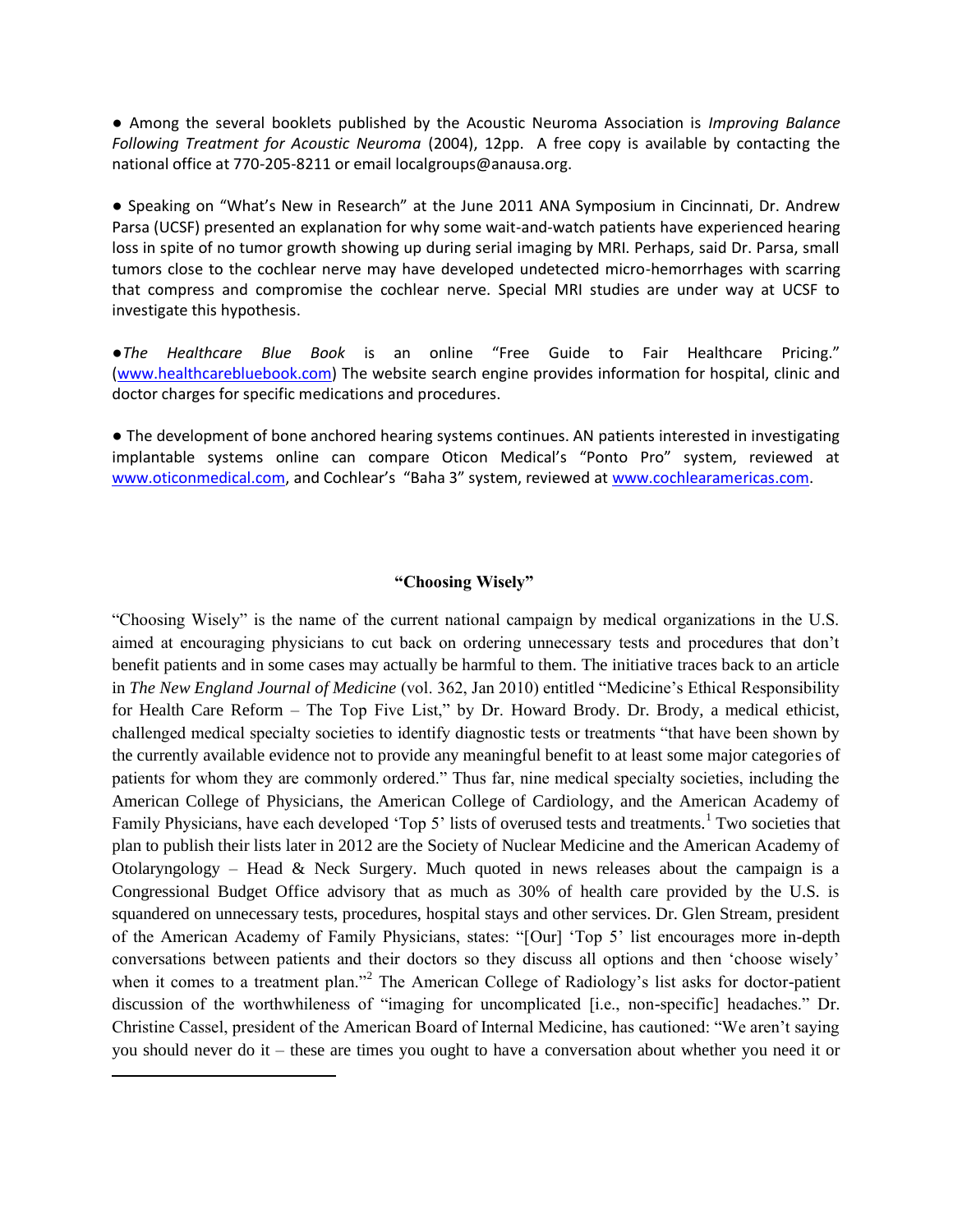not." In other words, for the medical societies, "Choosing Wisely" is about good judgment, not curtailing care.<sup>3</sup>

<sup>1</sup> For current lists, see  $\frac{www.choosingwisely.com}{www.choosingwisely.com}$ .

<sup>2</sup>See <u>www.aafp.org</u>, News Now (4/16/2012); also, "When to Say 'Whoa!' to Your Doctor," in *Consumer Reports*, June 2012.

 ${}^{3}$ See [www.amednews](http://www.amednews/) (4/16/2012).

 $\overline{a}$ 

#### **Diagnosis of Acoustic Neuroma**

Doctors in the departments of otorhinolaryngology at two hospitals in Finland recently collaborated to study the impact of "Diagnostic Delays in Vestibular Schwannoma" in the era of magnetic resonance imaging (MRI).<sup>4</sup> The study focused on 59 acoustic neuroma patients (1992-2006) with sufficient primary health care data from the time of symptom onset to allow accurate analysis of diagnostic delay. Nine patients diagnosed with acoustic neuroma incidentally were therefore not included in the study. Since the median delays in diagnosis finally used in the study were actually remarkably short (Table II), the study concluded unsurprisingly that "prolonged" delays in diagnosis in the MRI era "do not appear to significantly affect tumor size or patient morbidity." This was the main conclusion. More interesting (and striking) was the observation made in the commentary that "it is questionable whether vestibular schwannoma patients benefit or suffer from early diagnosis." On the one hand, the researchers observed, early diagnosis of small tumors and the 'watchful waiting' approach have shown that "a considerable number of tumors remain small for a long time and do not require active treatment." On the other hand, early diagnosis of small tumors can result in early treatment, which "may well represent a worse option than delayed diagnosis, in terms of future life quality." We saw a connection here with "Choosing Wisely," examined above.

### **Tinnitus Treatments**

The Better Hearing Institute has made available the results of a 2008 survey "The Prevalence of Tinnitus in the United States and the Self-reported Efficacy of Various Treatments." [\(www.betterhearing.com\)](http://www.betterhearing.com/) Subjects with tinnitus were asked to indicate (1) which of 9 treatment methods they had tried, and (2) how beneficial the method was on a scale of 0-100%.

<sup>4</sup> H. Teppo et al, *Journal of Laryngology & Otology,* vol. 123 (2009), 289-293. Full text of the article is made available at [www.ANAUSA.org.](http://www.anausa.org/)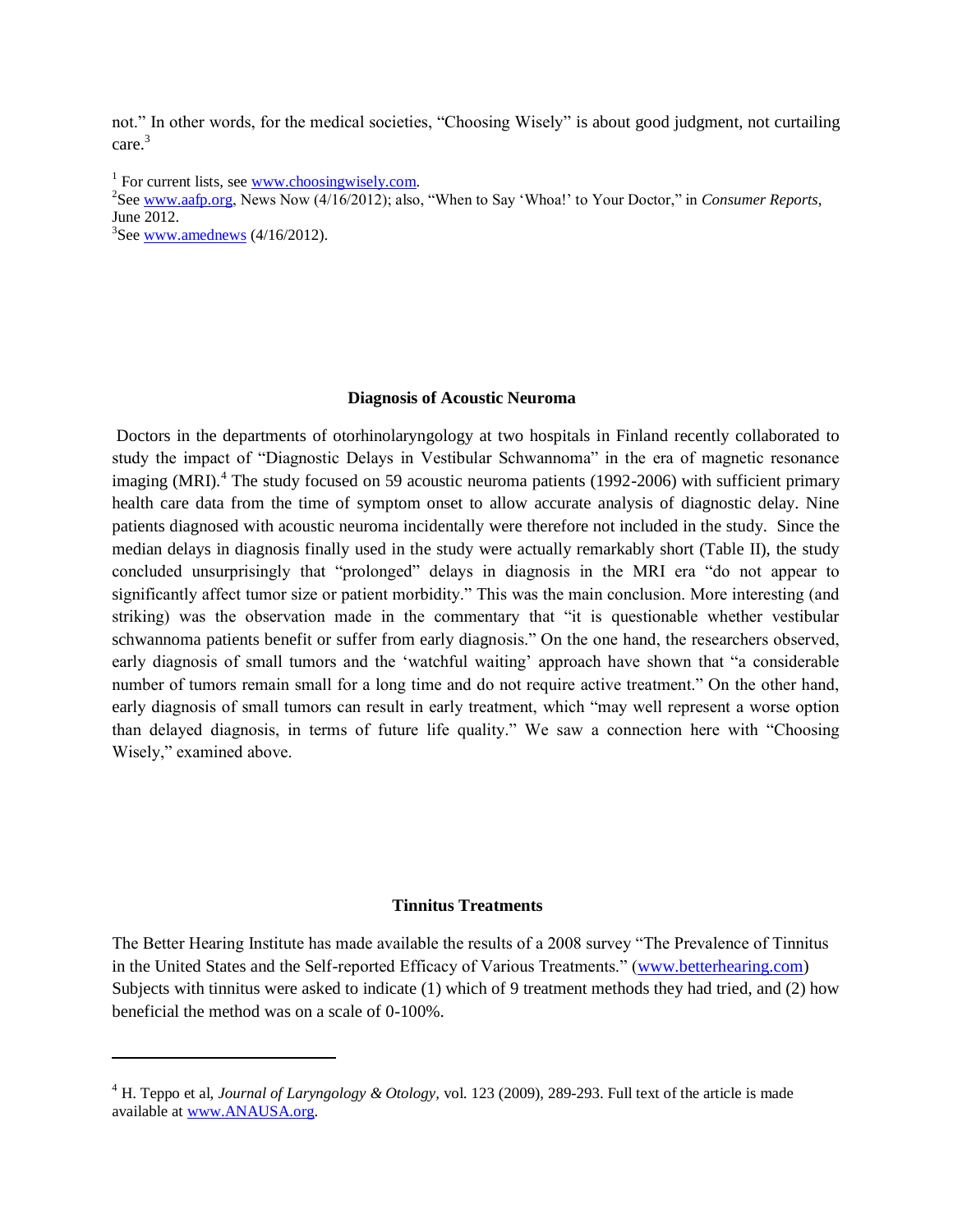| Method                       | %Tried |
|------------------------------|--------|
|                              |        |
| Herbs/dietary supplements    | 6.8    |
| Hearing aids                 | 6.1    |
| Professional counseling      | 5.9    |
| Medication from physician    | 4.8    |
| <b>Relaxation techniques</b> | 3.5    |
| Music                        | 3.4    |
| Psychological counseling     | 1.2    |
| Non-wearable sound generator | 1.2    |
| Wearable sound generator     | 1.0    |

For the treatment methods tried, the 3,473 respondents indicated:

 As for which of these treatment were selected as most beneficial, the highest median ratings were found for: Hearing aids (34%), Music (30%), Relaxation techniques (10%).

 The authors of the survey puzzled over these findings (as do we). Why do herbs and dietary supplements, although not rated highly in benefits, appear as the most common choice? Why did so many participants in the survey not try hearing aids as a treatment method, although the survey showed 30% of aid users had moderate to substantial benefit? And why did so few of the respondents try sound generators, even though clinical experience has shown the benefit of these devices? The authors observe that only a small number of people actually seek help for their tinnitus. They write: "The reason perhaps lies in the widespread belief that tinnitus is incurable or untreatable." Perhaps this is a basic answer to the questions raised by the survey?

#### **Acoustic Neuroma Sizes, 2002-2011**

The average maximum diameter sizes for acoustic neuromas reported for the ANA/NJ Registry for the years 2002 to 2011 are shown in the following table:

| No. | Average Size, cm |
|-----|------------------|
| 9   | 2.30             |
| 6   | 1.77             |
| 4   | 2.35             |
| 6   | 1.85             |
| 4   | 2.40             |
| 8   | 1.71             |
| 7   | 2.06             |
| 8   | 2.31             |
| 6   | 2.07             |
|     | 1.60             |
|     |                  |

\_\_\_\_\_\_\_\_\_\_\_\_\_\_\_\_\_\_\_\_\_\_\_\_\_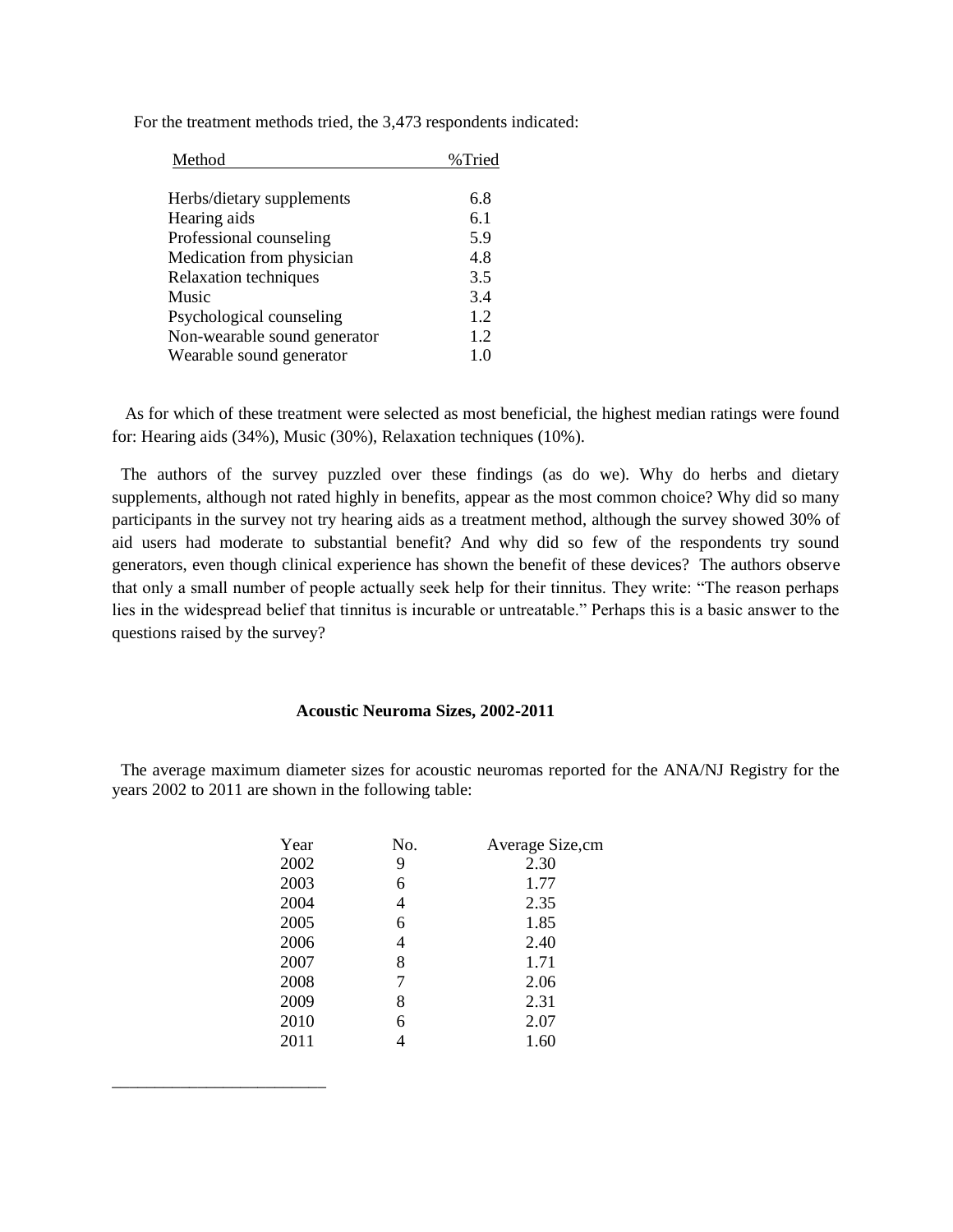The overall average size of the 62 tumors reported for 2002-2011 is 2.04 cm. This is a little less than the 2.18 cm calculated for the 130 tumors reported earlier for the Registry for the period 1995-2001.<sup>5</sup> This is not to imply that larger ANs in the range of, say, 3.5-5.0 cm have stopped being reported. For the year 2004 in the table above, for example, the four tumor sizes were 0.6, 1.8, 2.0 and 5.0 cm, giving the average of 2.35. And the 59 ANs studied for the article on p.3, for example, had an overall average size of 1.8 cm, but the range was 0.3-4.2 cm; and "among patients with four or more presenting symptoms, the mean tumor diameter was 3.3 cm, versus 1.8 cm among the rest of the patients." So doing averages tends to mask the inclusion of large tumors. In the MRI era, it's not a lack of large ANs but the increasing number of smaller ANs being discovered that's driving downward the overall average size. It looks like more and more patient-doctor conversations about whether or not to treat small acoustic neuromas can be anticipated. Already in some European countries having a National Health Service social costs appear to be deciding in favor of 'watchful waiting.'

<sup>5</sup> See "Acoustic Neuroma Sizes & Symptoms," in ANA/NJ Newsletter (Sept 2005 & Jan 2006).

## **Tinnitus Research at the University of Buffalo (SUNY)**

Our October 2011 newsletter called attention to Dr. Richard Wiet's encouraging forecast for tinnitus sufferers at the ANA Symposium, June 2011: "Hold on," he said -- new treatments are on the way. This same optimism was voiced by University of Buffalo (UB) researchers Brian Allman and Edward Lobarinas in their review of the proceedings of the Fifth International Tinnitus Research Initiative (TRI) Conference hosted at the UB Center for Hearing & Deafness, August 19-21, 2011: "People with tinnitus," they wrote, "can rest assured that scientists and clinicians are hard at work to bring the promises of tomorrow's treatments closer than ever before. " The review noted how the UB conference had brought together the most prominent clinical and scientific experts on tinnitus from around the world. "The neuroscience focused lectures showed that major advances in neuro-imaging have begun to reveal the complex neural network involved with tinnitus. Other studies revealed that complex interactions exist between auditory centers in the brain and non-auditory centers such as the amygdala, pre-frontal cortex and hippocampus, which are areas that are believed to play a part in the emotional and psychological aspects of tinnitus. . . . Several clinical and basic science presentations described the efficacy of treating tinnitus and hyperacusis with a variety of approaches ranging from electrical stimulation to new drug therapies, and customized sound therapies to counseling. The clinical talks received considerable attention and several of these presentations were standing room only." <sup>6</sup>

 The achievement of the UB Center for Hearing and Deafness and its leadership in the field of tinnitus research is most likely already known to many tinnitus patients. The center's website, like that of the American Tinnitus Association, is a key place to go for learning about progress in the field.



 $\overline{a}$ 

Richard J. Salvi, Ph.D., the director of the center, who was recently named a Distinguished Professor of the State University of New York (SUNY), is considered a pioneer in research on hearing and deafness. " [Dr. Salvi's] main area of research is the auditory physiology associated with acquired hearing loss. He has studied noise and ototoxic drug-induced hearing loss, tinnitus, inner-ear physiology, central auditory plasticity and reorganization, hair-cell regeneration and. . . the use of stem cells to treat hearing loss." Currently, mainly with funding by the National Institute on Deafness & Other Communication Disorders (NIH), he is working on Neural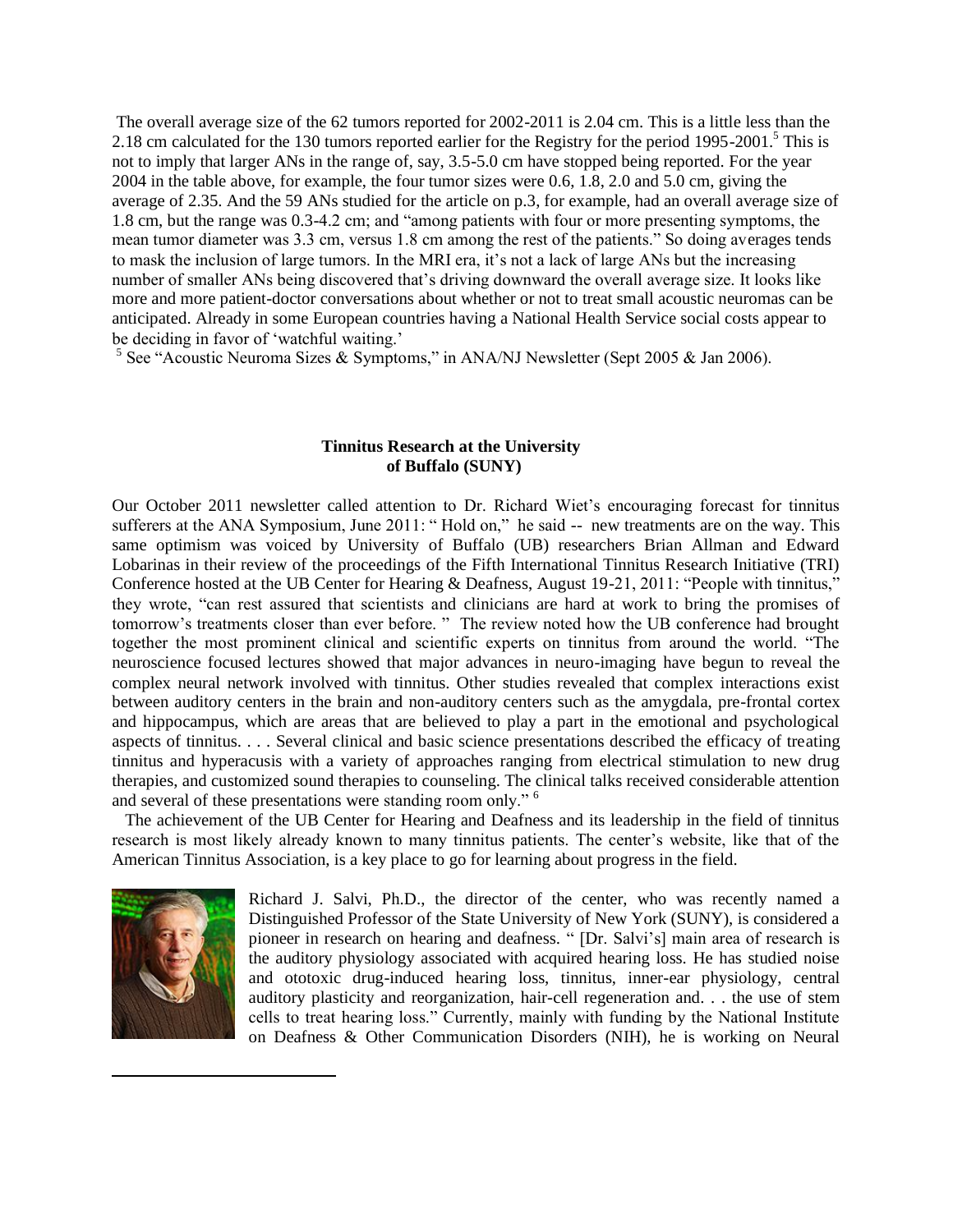Aspects of Tinnitus to identify changes that occur in the auditory cortex in animal models with behavioral evidence of tinnitus, and to evaluate drug therapies to suppress tinnitus.

 The primary mission of the Center for Hearing and Deafness is to conduct research. The center encourages an interdisciplinary approach to problem solving. Among Dr. Salvi's many colleagues at UB are Brian Allman, studying Auditory Cortex Plasticity and Tinnitus; Edward Lobarinas, who is investigating Functional Hearing Related to Inner Hair Cell Loss; and Alan Lockwood, who is using Positron Emission Tomography (PET) for studies of neural activity related to tinnitus.

 Interestingly, tinnitus research at the center has been advanced in recent years by the U.S. Army and Office of Naval Research. The review of the TRI Conference observes how tinnitus has been a major problem among military veterans: "At the end of 2004, annual compensation payments to veterans with tinnitus as their major disability were nearly \$190 million."

The UB website [\(www.buffalo.edu\)](http://www.buffalo.edu/) provides a list of valuable internet links for tinnitus patients.

6 See "Fifth International TRI Conference: Perspectives and Refections," *Tinnitus Today* ( Winter 2011), at [www.buffalo.edu/news.](http://www.buffalo.edu/news) 

## **Did Daniel Boone (1734-1820) have an Acoustic Neuroma?**

We will never know for certain. In Boone's lifetime the disease was still essentially unknown. Postmortem sightings of what were probably acoustic neuromas began to be made as early as 1777, and the symptomatology was being described in the 1830s. Only in the last decades of the  $19<sup>th</sup>$  century, however, did study of brain anatomy make possible somewhat accurate localizations of acoustic tumors, correlated with symptoms. In the earliest attempted surgery for AN in 1890, the patient died before the tumor could be localized. The first successful surgery for AN was performed in London in 1894. Still, cranial surgery remained a very risky venture; the mortality rate at the beginning of the  $20<sup>th</sup>$  century was between 68 and 86%. The first microsurgery for AN was performed in the United States by Dr. House in 1961.

 Boone was 86 years old when he died in 1820, presumably of a heart attack. There was no autopsy. Boone had been suffering since the 1790s from recurrent, severe rheumatoid arthritis, which he medicated with liberal doses of calomel (mercurous chloride), a popular but poisonous 'cure-all' of the time. His hearing and eyesight were failing and his memory of recent events was impaired. He could no longer go on the 'long hunt.' He said he was 'worn out.' At the end, as his biographers all record, he complained of "an acute burning sensation, such as he had never before felt, in his breast, which continually grew worse." The remains of the famous frontiersman are buried in Frankfort, Kentucky.

We need to take into account that average life expectancy around 1800 was about 35 years and that the still mainly east coast population of the emerging United States was then only about 5 million. Cases of acoustic neuroma must have been extremely rare. What early Americans knew and worried about were the infectious diseases, the great killers, like smallpox, diphtheria, measles, cholera, dysentery, malaria, tuberculosis. To have lived as long as he did, Boone was fortunate to have survived his own childhood bout of smallpox. Subsequent to that, his preference for living apart from human

settlements, his constant urge to "Go West," probably contributed to his longevity. We might say Boone practiced an early form of preventive care.

Some References: T.G. Machinis et al, "History of Acoustic Neuroma Surgery," *Neurosurgical Focus*, Vol 18 (2005); Michael Lofaro, *Daniel Boone: An American Life* (2003); David Dary, *Frontier Medicine* (2008).

\_\_\_\_\_\_\_\_\_\_\_\_\_\_\_\_\_\_\_\_\_\_\_\_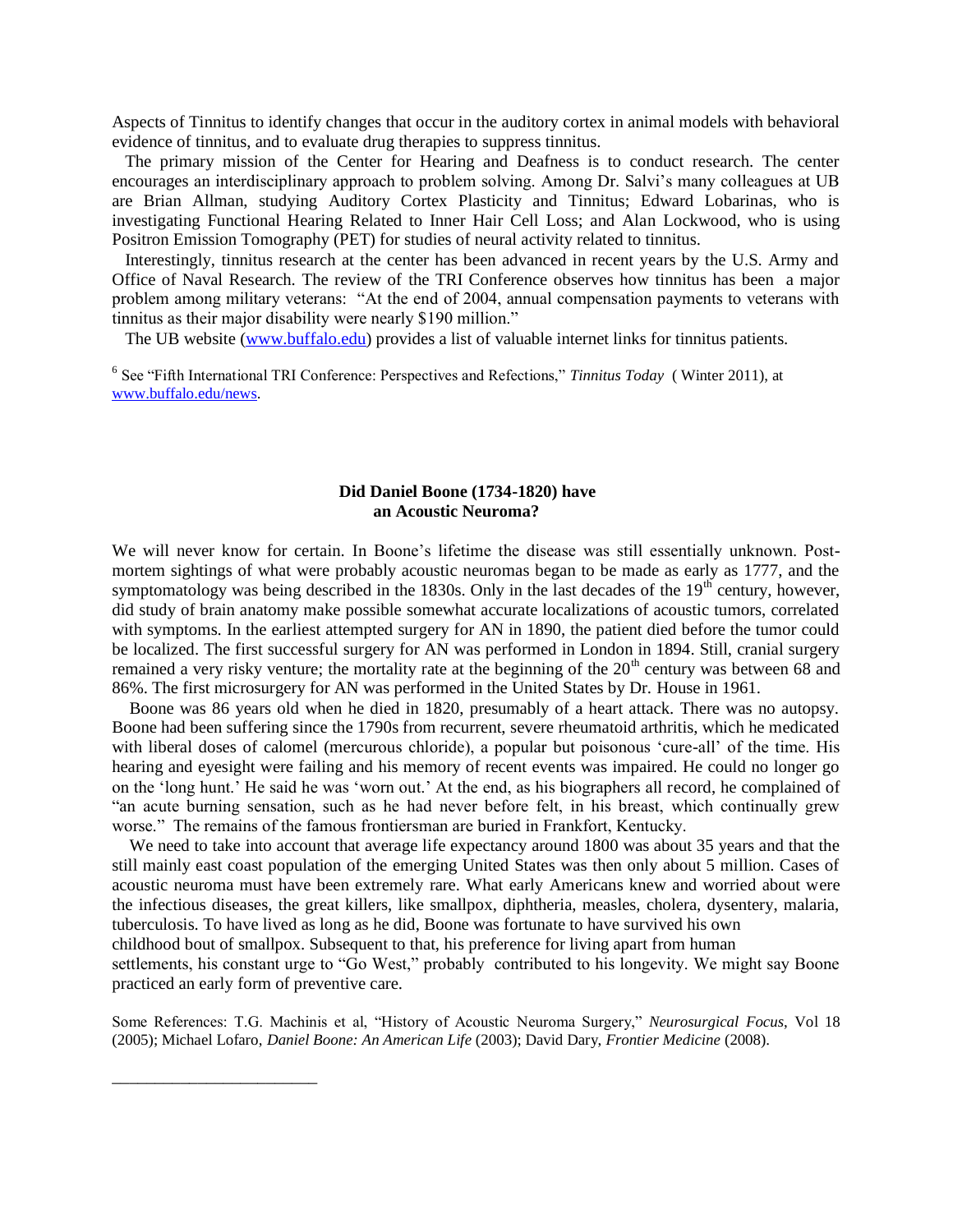## **Top 10 from the Medical Records, As Dictated by Physicians**

- 1. The patient is tearful and crying constantly. Also appears to be depressed.
- 2. Numb from the toes down.
- 3. The patient has chest pain if she lies on her side for over a year.
- 4. No past histories of suicides.
- 5. Occasional, constant, infrequent head-aches.
- 6. The patient has left his white blood cells at another hospital.
- 7. On the second day the knee was better, on the third it had disappeared completely.
- 8. The patient refused an autopsy.
- 9. Patient was released to outpatient department without dressing.
- 10. Discharge status: Alive but without permission.



ANA/NJ Mini-Conference

*Acoustic Neuroma: Before and After* 

Sunday, October 28, 2012 9:30 a.m. - 3:30 p.m. The Conference Center JFK Medical Center 65 James Street, Edison, NJ

## **Program**

**Registration & Coffee 9:30-10:30**